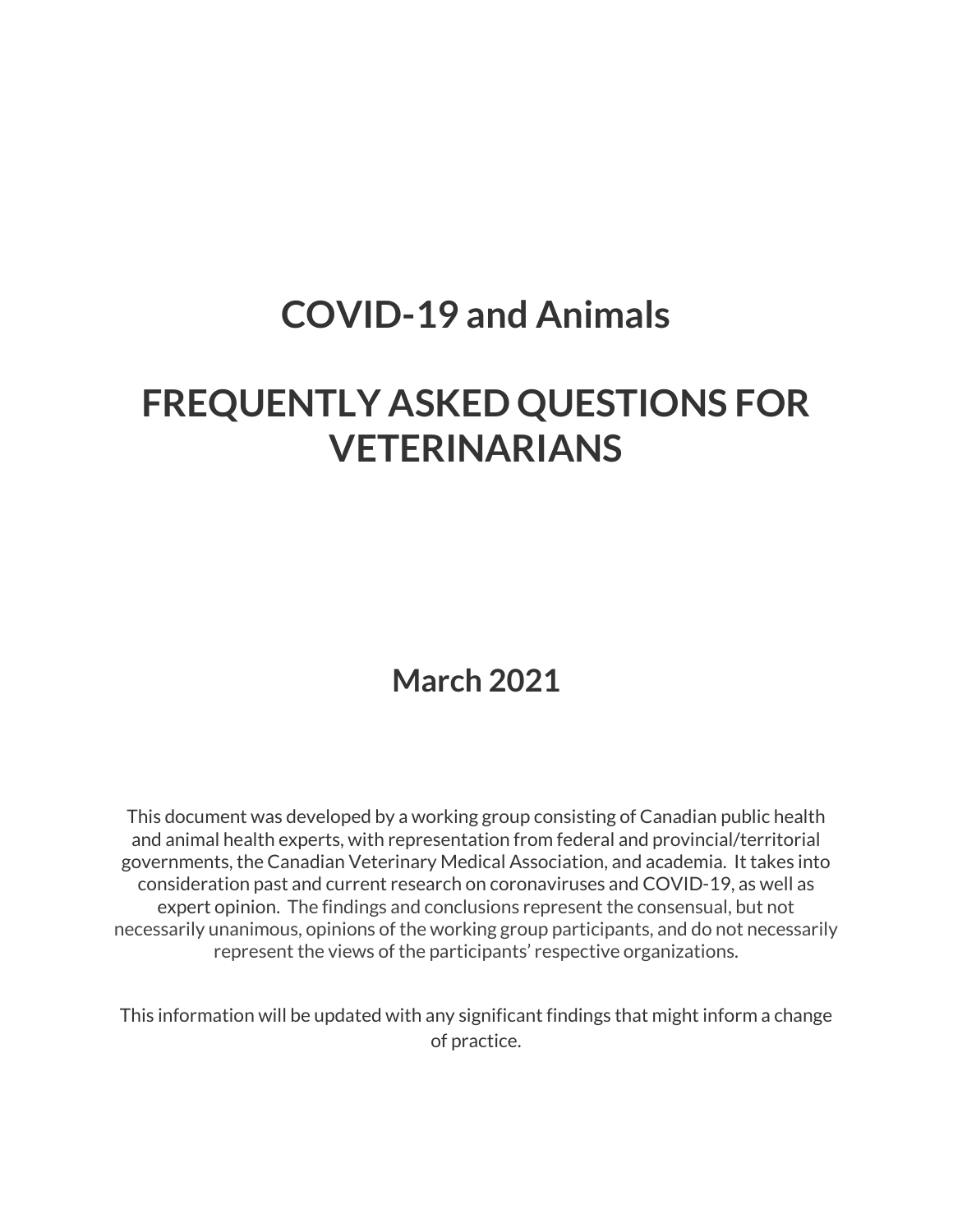### **1) Can animals become infected with SARS-CoV-2 (the virus that causes COVID-19 illness in humans) and develop illness?**

Companion animals:

- Cats, ferrets, and some species of hamsters and rabbits have been shown to be highly susceptible to infection with SARS-CoV-2 (1). Cats (2-9), ferrets (4,10-12), and hamsters (13-16) may develop illness, but it is usually mild. Rabbits do not appear to show any clinical signs (17).
- Dogs are considered to have low susceptibility (1). Dogs may develop illness in some cases (4,6,18).
- $\bullet$  It appears to be relatively common for owners with COVID-19 to infect their pet dog or cat.

Livestock:

- Poultry (i.e. chickens, ducks, geese, quail, and turkeys) are not susceptible to infection with SARS-CoV-2 (1,4,12,19,20).
- Swine are considered to have extremely low susceptibility to infection with SARS-CoV-2, with no to very low susceptibility found in experimental studies (4,12,21- 23). In an experimental setting, they may develop very mild clinical signs if infected using a very high dose of virus (22).
- Cattle are also considered to have an extremely low susceptibility to infection with SARS-CoV-2 and do not appear to develop illness (1,24).
- There are currently no experimental data available on the susceptibility of other livestock species, such as horses, sheep, and goats.
- To date, there have not been any reports of livestock being infected with SARS-CoV-2 outside of a laboratory environment.

Other animals:

- Mink are very susceptible to infection with SARS-CoV-2 (1,25-29). Hundreds of mink farms have been infected in several different countries, including Canada (30). Mink may not show any clinical signs or may develop respiratory illness or gastrointestinal signs ranging from mild to fatal. A wild mink trapped near an infected mink farm in Utah, USA, was also recently found to be infected (31).
- There have been several reports of animals in zoos developing illness after being exposed to an infected caretaker. Big cats (e.g. tigers, lions, pumas, and snow leopards) have been infected in several zoos in different countries (30). Gorillas at a zoo in San Diego, USA, developed respiratory signs after being infected (32).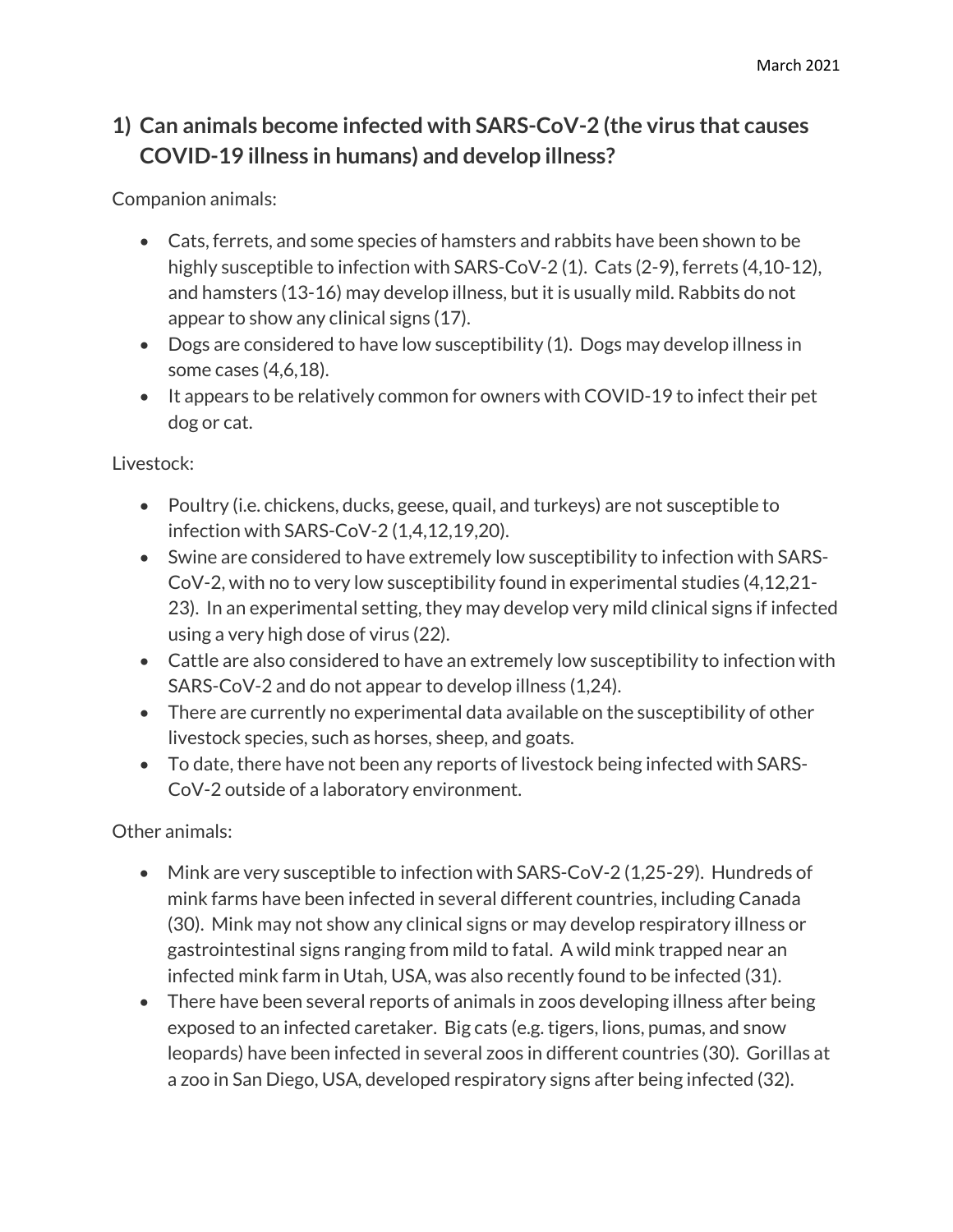Both big cats and gorillas (as well as other non-human primates) are considered to be highly susceptible to infection with SARS-CoV-2 (1).

 Several other animal species, including a number of wildlife species common in Canada, such as white-tailed deer (33), striped skunks (34), and some rodent species (34-36), have also been shown to be susceptible to infection with SARS-CoV-2 in experimental studies.

A summary of the current evidence for various animals is provided in the table below.

#### **COVID-19 and Animals\***

**Animals species with reports of natural (and experimental where available) SARS-CoV-2 infection:**

| <b>Species</b>                                       | Evidence $1$ | Susceptibility <sup>2</sup> | Clinical signs $3$ | Seroconversion | <b>Transmission</b>                                 |
|------------------------------------------------------|--------------|-----------------------------|--------------------|----------------|-----------------------------------------------------|
| Cats                                                 | C.E.O        | high                        | yes (some cases)   | yes            | yes, to other cats                                  |
| Big cats (tigers, lions,<br>pumas, snow<br>leopards) | C            | high                        | yes (most cases)   | yes            | yes, to other big<br>cats                           |
| <b>Mink</b>                                          | C,E          | high                        | yes (some cases)   | yes            | yes, to other<br>mink and to<br>people <sup>4</sup> |
| Ferrets                                              | C.E          | high                        | yes (some cases)   | yes            | yes, to other<br>ferrets                            |
| <b>Gorillas</b>                                      | C            | high                        | yes                | unknown        | yes, to other<br>gorillas                           |
| <b>Dogs</b>                                          | C.E.O        | low                         | yes (some cases)   | yes            | no                                                  |

#### **Results of experimental studies on other animal species:**

| <b>Species</b>                           | Evidence <sup>1</sup> | Susceptibility <sup>2</sup>    | Clinical signs <sup>3</sup> | Seroconversion    | <b>Transmission</b>                |
|------------------------------------------|-----------------------|--------------------------------|-----------------------------|-------------------|------------------------------------|
| Hamsters <sup>9</sup>                    | F                     | high                           | yes (some cases)            | yes               | yes, to other<br>hamsters          |
| Deer mice <sup>9</sup>                   | E                     | high                           | no                          | yes               | yes, to other deer<br>mice         |
| Other non-human<br>primates <sup>5</sup> | E                     | high                           | varies by species           | yes/unknown       | varies by species                  |
| Tree shrews <sup>6</sup>                 | E                     | high                           | yes (some cases)            | unknown           | unknown                            |
| New Zealand white<br>rabbits             | E                     | high                           | no                          | yes               | unknown                            |
| Raccoon dogs <sup>7</sup>                | E                     | high                           | no                          | yes               | yes, to other<br>raccoon dogs      |
| Egyptian fruit bats                      | E                     | high                           | no                          | unknown           | yes, to other fruit<br><b>bats</b> |
| White-tailed deer                        | E                     | high                           | no                          | yes               | yes, to other deer                 |
| Bank voles <sup>9</sup>                  | E                     | medium to<br>high $8$          | no                          | yes               | no                                 |
| Bushy-tailed woodrats <sup>9</sup>       | E                     | medium to<br>high $8$          | no                          | yes               | unknown                            |
| Striped skunks                           | F                     | medium <sup>8</sup>            | no                          | yes               | unknown                            |
| Cattle                                   | E                     | extremely<br>low <sup>10</sup> | no <sup>10</sup>            | yes <sup>10</sup> | no                                 |
| Swine                                    | E                     | extremely<br>low <sup>11</sup> | yes <sup>11</sup>           | yes <sup>11</sup> | no                                 |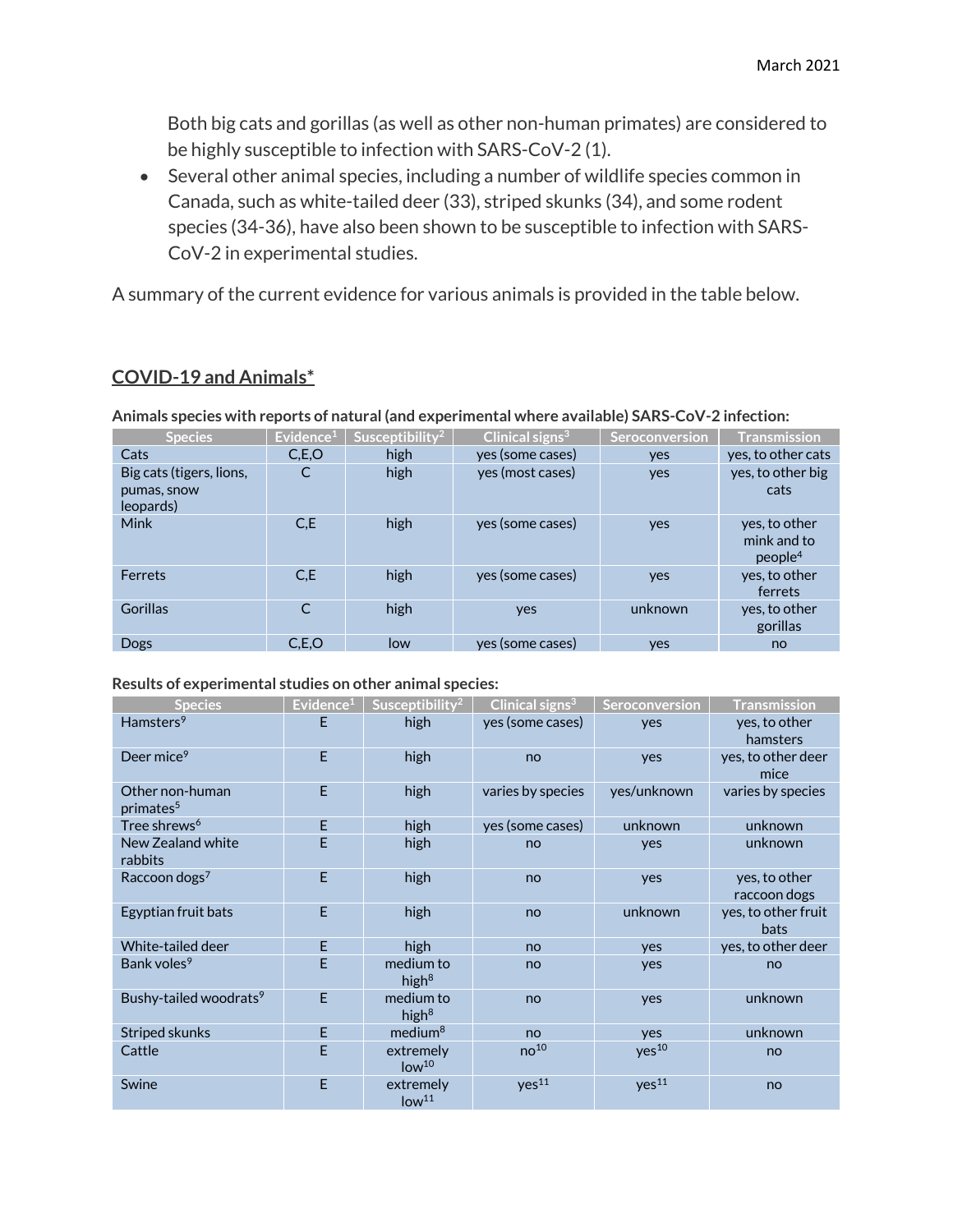| <b>Species</b>            | Evidence <sup>1</sup> | Susceptibility <sup>2</sup> | Clinical signs $3$ | Seroconversion | <b>Transmission</b> |
|---------------------------|-----------------------|-----------------------------|--------------------|----------------|---------------------|
| Poultry (chickens, ducks, | E,O                   | none                        | n/a                | n/a            | n/a                 |
| geese, quail, turkeys)    |                       |                             |                    |                |                     |
| House mice                |                       | none                        | n/a                | n/a            | n/a                 |
| Big brown bats            |                       | none                        | n/a                | n/a            | n/a                 |
| Cottontail rabbits        |                       | none                        | n/a                | n/a            | n/a                 |
| Raccoons                  |                       | none                        | n/a                | n/a            | n/a                 |
| Fox squirrels             |                       | none                        | n/a                | n/a            | n/a                 |
| Wyoming ground            |                       | none                        | n/a                | n/a            | n/a                 |
| squirrels                 |                       |                             |                    |                |                     |
| Black-tailed prairie dogs |                       | none                        | n/a                | n/a            | n/a                 |

**\*Based on limited information available as of March 4, 2021. Animal species not listed do not yet have any evidence available.**

<sup>1</sup>C-Case report; E-Experimental finding; O-Observational study

<sup>2</sup>Based on January 2021 update of <u>OIE technical factsheet</u>

 $^3$ Clinical signs may include non-specific signs (e.g. fever, lethargy) and/or respiratory signs with or without gastrointestinal signs 4 Zoonotic transmission has been reported in the Netherlands, Denmark, and Poland

5 Includes several species (e.g. macaques, marmosets, baboons, African green monkeys) and information may differ by species where noted

6 Closely related to primates

7 Member of *Canid* family

8 Expert opinion based on limited information to date

9 Member of *Cricetidae* family

 $10$ Very low-level susceptibility in experimental setting with no clinical signs but seroconversion and low-level viral shedding

<sup>11</sup>Very low-level susceptibility in experimental setting with mild clinical signs and low-levels of antibodies but no viral shedding

#### **2) If an animal becomes infected, what is the evidence that it can transmit the virus to other animals?**

Mink-to-mink transmission has occurred on infected mink farms in several countries (1,25,27-29). In most cases, mink are initially infected by infected workers on the farm, but once on the farm the virus can spread rapidly between the mink. It is suspected that transmission from infected mink to other animals on the farm, such as cats and dogs, has occurred in several instances (25,29,37,38).

Big cats living in zoos have transmitted the infection to other big cats living in the same enclosure (1,39,40).

Additionally, there is evidence that ferrets (4,10-12,41), cats (3-5,18), hamsters (13,14), fruit bats (12), deer mice (35,36), raccoon dogs (42) and white-tailed deer (33) can spread SARS-CoV-2 to other animals of the same species, under experimental conditions.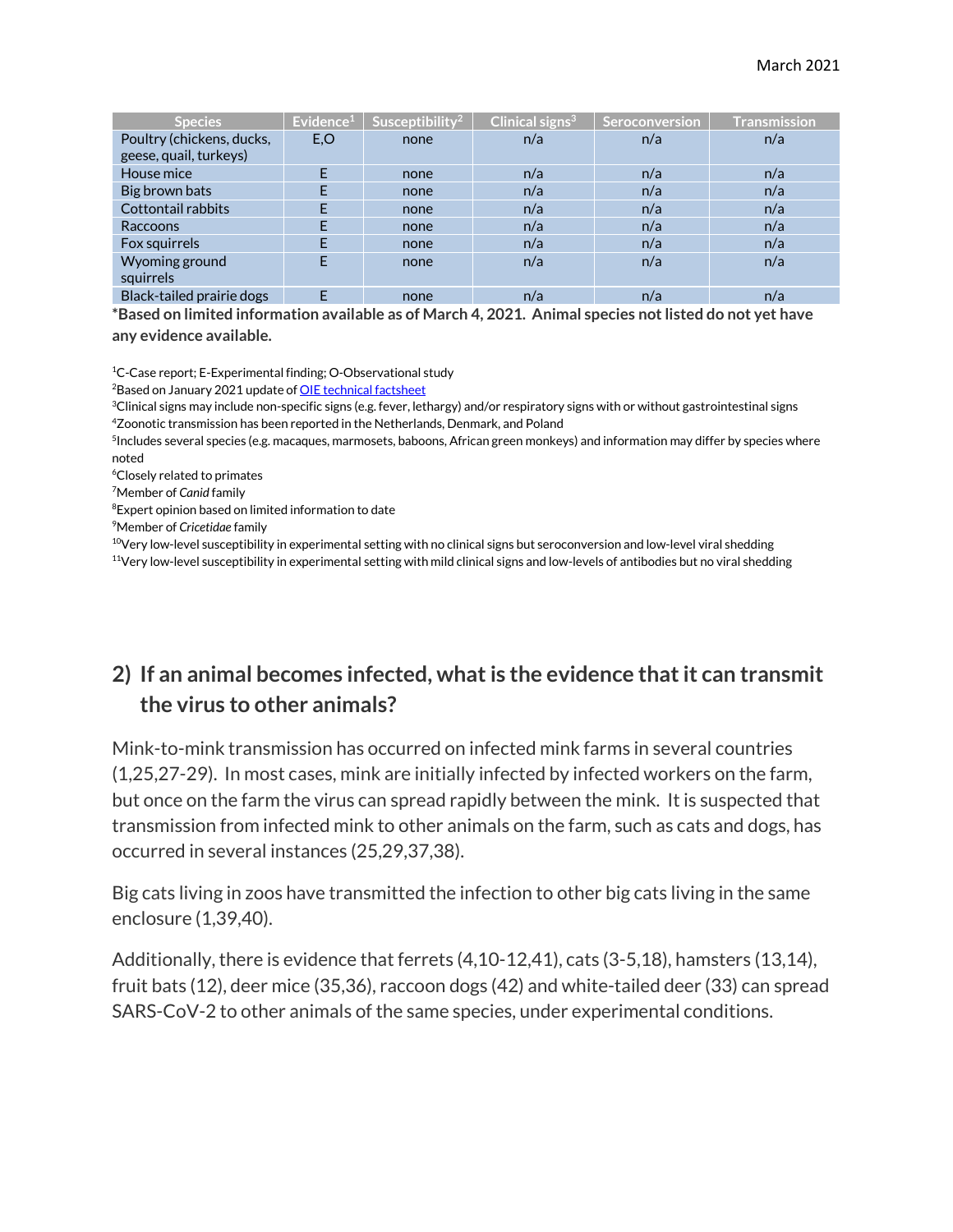### **3) If an animal becomes infected, what is the evidence that it can transmit the virus to people?**

Zoonotic transmission of SARS-CoV-2 from farmed mink to workers on the farm has been documented in the Netherlands and Denmark (27-29). Large numbers of infected mink shedding virus in a confined area pose a significant health risk to mink farm workers, especially to those at higher risk of severe disease. Significant environmental contamination, including viral RNA being detected in air samples within the barns, has been found on infected farms (43).

There have **not** been any reports of transmission of SARS-CoV-2 from a companion animal to a person, despite the widespread pandemic. The probability of transmission by an infected companion animal to a person is currently considered very low to low in most cases, because of infrequent contact between pets and non-household members, though this might be higher for cats in some circumstances. The likelihood of pets being infected by a household member, and then infecting other household members, is presumably much lower than transmission between humans in the household. The main concern is when animals may bridge infected and uninfected environments. The probability of transmission may be higher for people (e.g. veterinarians or veterinary technicians) who have close contact with highly susceptible animals (e.g. cats or ferrets) from COVID-19 affected households. There is a high level of uncertainty regarding whether or not these animals shed a sufficient amount of virus to result in transmission to people under natural conditions. However, since cat-to-cat transmission is possible, cat-to-human transmission is plausible. There is less concern about dog-to-human transmission; however, it cannot currently be said that there is no risk.

## **4) What is the evidence that animals can act as fomites to mechanically transmit SARS-CoV-2, after contamination by a human case, to another person?**

Although there is a potential risk of exposure to SARS-CoV-2 through contact with contaminated hair/fur, there is only a theoretical risk of transmission of the virus to a person through this route. It is considered unlikely that a sufficient amount of virus would remain on an animal's hair/fur long enough to transmit infection in most cases. A study on pets from COVID-19-affected households in the USA found some fur samples positive for viral RNA, but live virus could not be isolated. Similar results were found in an experimental study on ferrets, where RNA from SARS-CoV (a closely related virus) was found on the fur but infectious virus could not be isolated (41). SARS-CoV-2 is thought to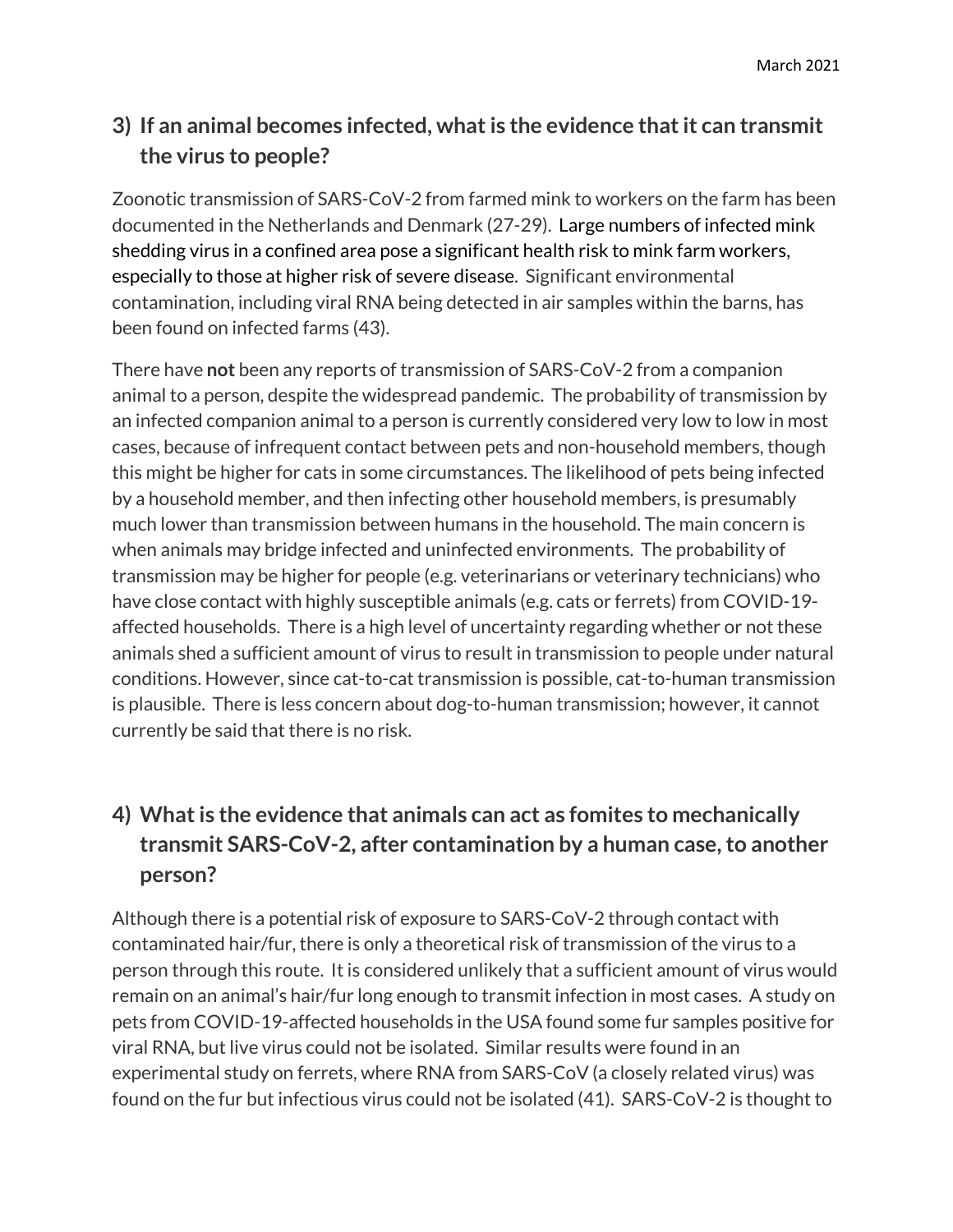spread less commonly through contaminated surfaces. Practicing proper hygiene such as handwashing further reduces any possible risk. However, there may be certain situations where this potential risk is higher, such as the handling/processing of mink pelts from infected farms. The World Organisation for Animal Health (OIE) has currently assessed the risk of transmission of SARS-CoV-2 through unprocessed products from infected mink (such as fur/pelts) as medium, however further research in this area is required (44).

### **5) As a veterinarian or animal health professional, I am concerned about working with animals (pets/livestock) that have been exposed to people with COVID-19. Are there any extra precautions I should be taking?**

This pandemic is being driven by person-to-person transmission. Therefore, the first priority within a veterinary clinic or other workplace should be to decrease the risk of transmission of COVID-19 between people (e.g. clients and staff).

Professional judgement should be utilized to assess and identify high-risk situations and determine the appropriate precautionary measures.

- Animals presenting from households with a history of recent (within the last 14 days) confirmed or suspected COVID-19 exposure or illness with no strict measures to minimize contact would be considered higher risk for being infected.
- The probability of transmission from an infected animal to a person is currently assessed as low in most cases, but this assessment has high uncertainty, given the limited information. Cats, ferrets, and hamsters in particular have been shown to be more susceptible to infection and able to transmit the virus to other animals, raising the possibility that they may be able to pass the infection back to people.
- Farmed mink are particularly susceptible and have been shown to transmit the virus back to people working on a farm. Special precautions are warranted in this circumstance, and veterinarians or others working in close proximity to farmed mink should follow the recommendations outlined in "Guidance for the management of SARS-CoV-2 in farmed mink in Canada".

If an animal from a high-risk household requires urgent care, follow basic public health guidance for preventing zoonotic disease transmission, as well as additional precautions, if necessary:

 wear protective outerwear (e.g. lab coat, gown, coveralls) to prevent contamination of your clothes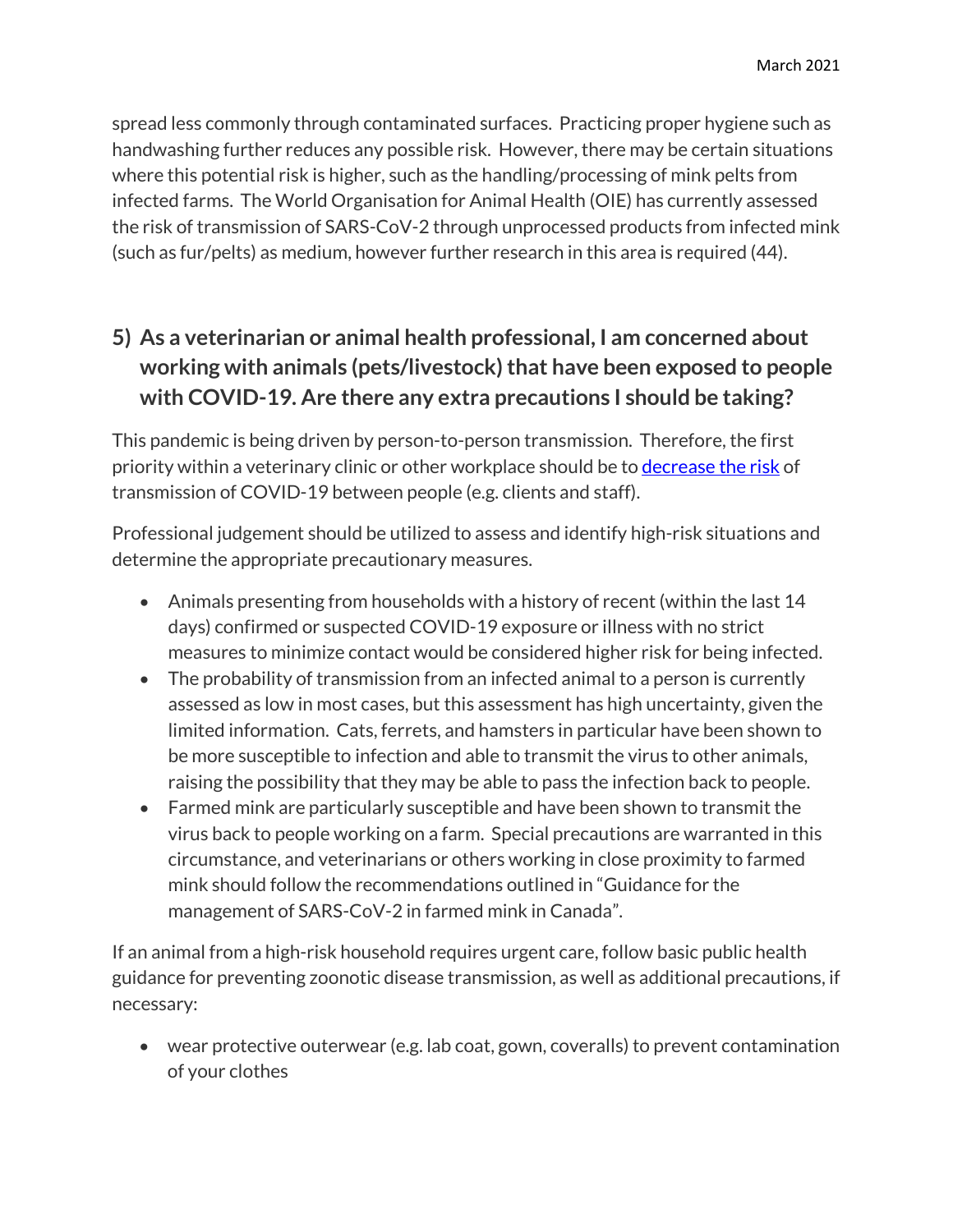- wear gloves (if possible) and wash your hands before and after touching a high-risk animal or their food/water/supplies, and after cleaning up after them; do not touch your face with unwashed hands
- frequently clean and disinfect any surfaces or objects the animal touches or may have contaminated with respiratory droplets or feces; see Health Canada's approved list of disinfectants here
- minimize the animal's contact with people and other animals
- if you need to be in close proximity of the animal, especially if close contact is required (e.g. restraint, or any procedure that brings a person's face close to the animal's face or hair/fur), additional personal protective equipment (PPE) (e.g. mask, eye protection) should be utilized to further reduce risk, especially to protect from facial contact (eyes, nose, mouth) with the animal directly (hair/fur) or with respiratory droplets/aerosols

Follow any further COVID-19 related recommendations from your veterinary licencing authority or associations, and public health authority. Detailed guidance has been developed by the Ontario Veterinary Medical Association (OVMA) and is available here.

## **6) My clients heard about animals testing positive for COVID-19 (SARS-CoV-2), and are worried about their health and the health of their families. What advice should I be providing?**

This pandemic is being driven by person-to-person transmission. It is considered very unlikely that an animal would be a source of infection for the household. To date, reports of animals becoming infected with SARS-CoV-2 are typically cases of human-to-animal transmission, usually from an infected owner to their pet cat or dog.

Advise your clients that if they have COVID-19 symptoms or are self-isolating due to contact with a COVID-19 case, they should follow similar recommendations around their animals, as they would around people in these circumstances:

- avoid close contact (petting, snuggling, being kissed or licked, sharing food) with their animals during their illness
	- $\circ$  practice good handwashing and avoid coughing and sneezing on animals
- if possible, have another member of their household care for their animals
	- $\circ$  if this is not possible, they should wear a non-medical mask and always wash their hands before and after touching their animals, their food and supplies
- restrict their animal's contact with other people and animals outside the household for at least 14 days after the animal's last exposure to the human case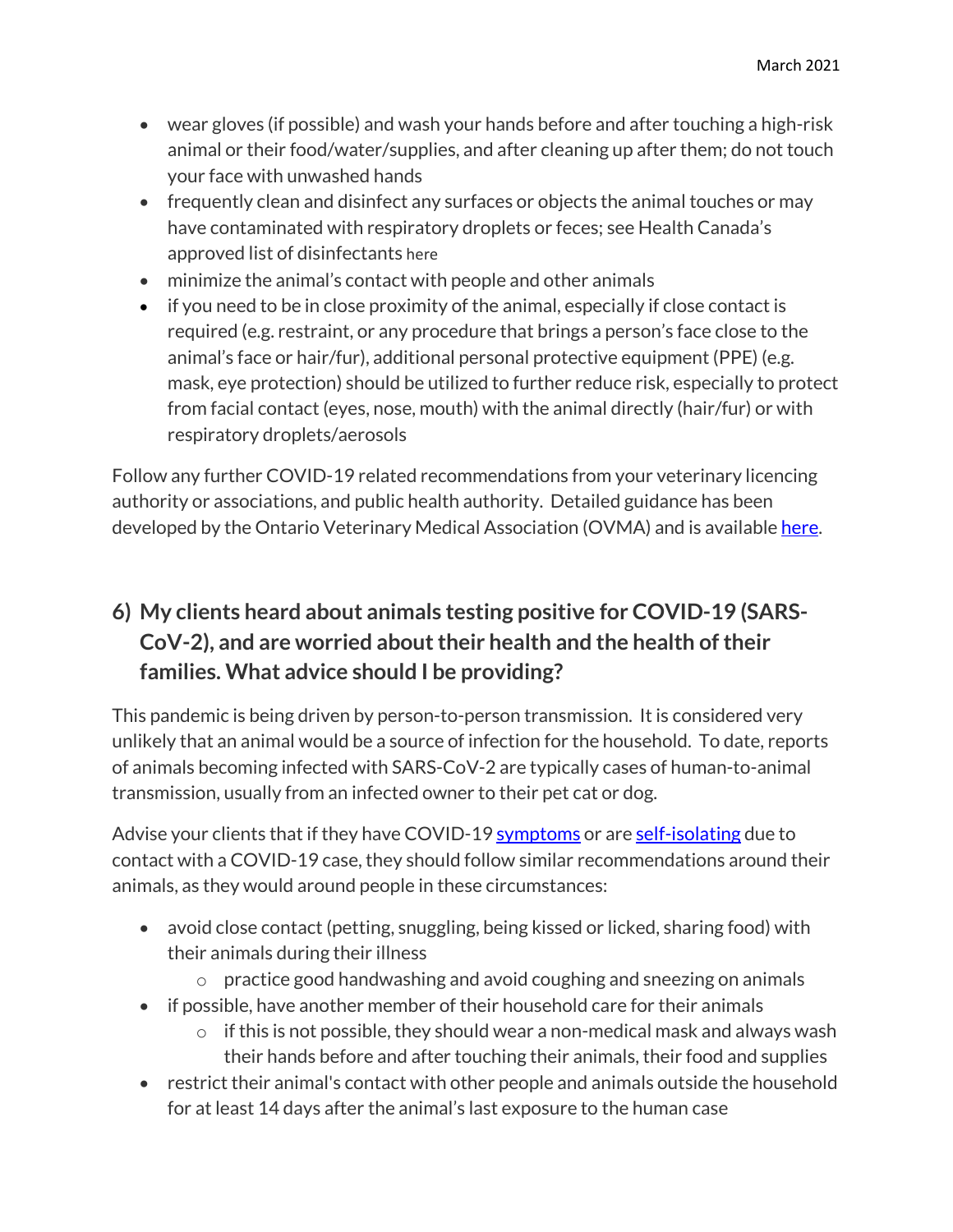- o cats should remain indoors at all times
- $\circ$  dogs should be kept on a leash or within a private fenced area when taken outside for elimination activities, and kept away from other animals and people

Some additional considerations include:

- The greatest risk of infection by far for both people and animals is still from contact with infected people.
- Animals can be a great comfort and help make us happy during times of stress, and there are many health benefits to owning a pet, particularly during periods when physical distancing or self-isolation are required.
- There is no reason at this time to think that surrendering an animal will significantly decrease a pet owner's risk.
- The probability of a person getting infected from contact with an infected companion animal is currently considered low in most cases. The probability may differ depending on the animal species, the type of contact the animal has with a person, any precautions taken and several other potential risk factors (e.g. age and health status of the person).
- Generally speaking, precautions should be taken for 14 days after the animal's last exposure to the human case after which the animal can be safely out in the community.

General information on COVID-19 and animals that can be shared with your clients is available at:

https://www.canada.ca/en/public-health/services/diseases/2019-novel-coronavirusinfection/prevention-risks/animals-covid-19.html

## **7) I have clients requesting testing for their animals for COVID-19 (SARS-CoV-2 virus). Is there a test and if so, what are the procedures for testing?**

Testing of animals is generally not recommended, as the virus is primarily transmitted person-to-person and not through animal contact.

If you have a client with an animal that has signs of illness (see Q. 8 below) and the animal has been in contact with a suspected or confirmed COVID-19 case: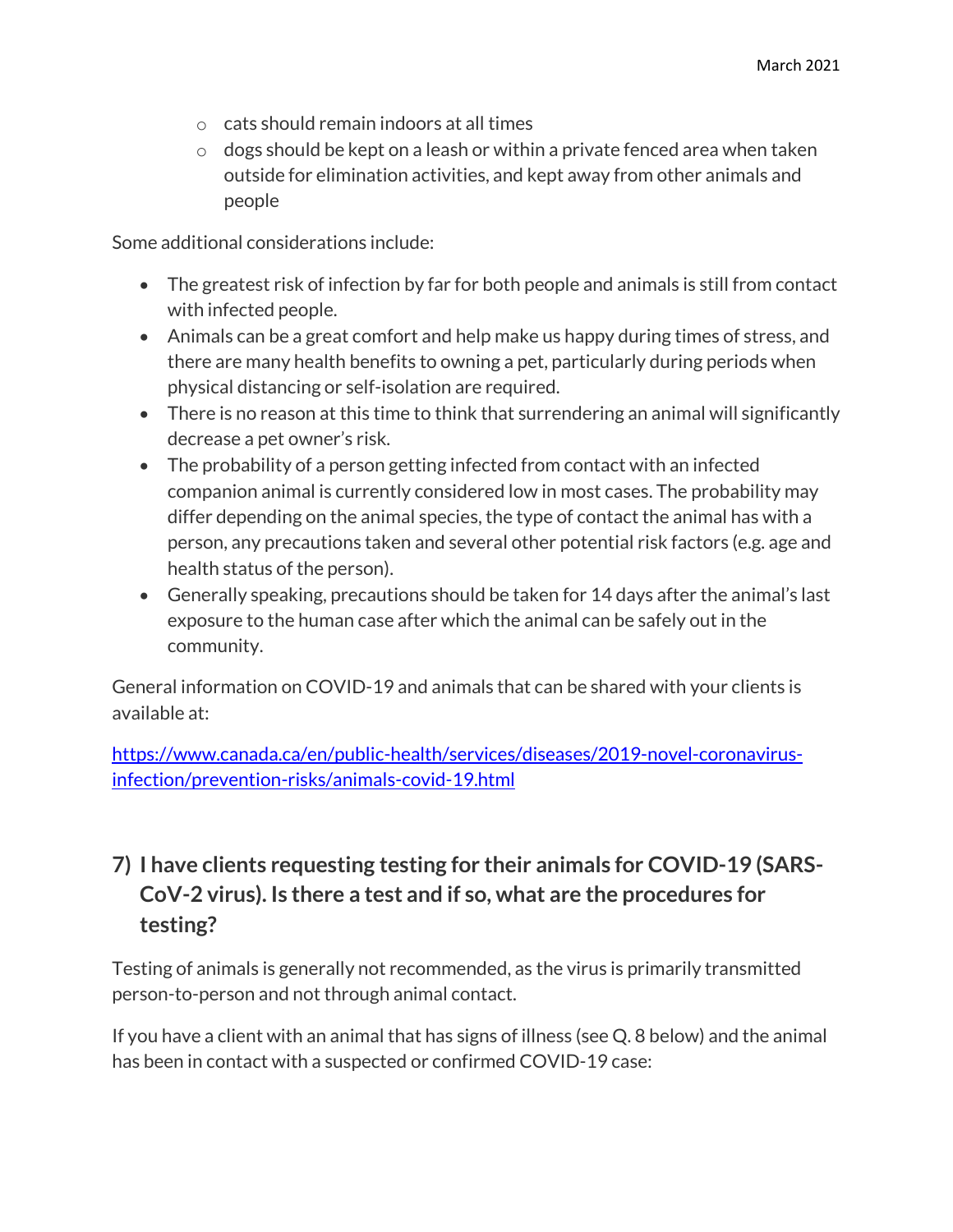- 1) Confirm the epidemiologic link: verify that the pet was in close contact with a person suspected or confirmed to have COVID-19 within 14 days prior to the animal's illness.
- 2) Assess (over the phone) the severity of the illness. Using your professional judgement, determine if the animal can remain in the care of their owner or guardian. Discuss other possible pathogens or conditions that could be causing illness, and whether any of these differentials can be addressed via telemedicine (as per applicable local veterinary laws and guidance).

If the animal's signs are severe and they need direct veterinary care, manage the pet as a possible contagious case. Try to rule out other pathogens or conditions.

3) If you suspect SARS-CoV-2 infection in an animal and have concerns for animal or public health, follow the recommendations for testing in the **Council of Chief** Veterinary Officers Position Statement: Testing of Animals for SARS-CoV-2 and contact the office of your provincial or territorial chief veterinarian. Some laboratories in Canada are now offering SARS-CoV-2 testing for animals. If the decision is made to test an animal, follow the Canadian Food Inspection Agency's Interim Guidance for Laboratories Testing Animals.

**Note:** As an emerging disease, animals that test positive for SARS-CoV-2 must be reported to the World Organisation for Animal Health (OIE) through the Canadian Food Inspection Agency (CFIA). Non-negative test results must be confirmed by the National Centre for Foreign Animal Diseases, CFIA, before being considered a positive result.

#### **8) What are the clinical signs in animals infected with SARS-CoV-2?**

Limited information is currently available on clinical signs of SARS-CoV-2 infection in animals. Animals known to be infected with SARS-CoV-2 have shown a range of clinical signs, but in general, appear to either not show any signs of illness or develop mild respiratory signs with or without gastrointestinal signs (1,6). However, some animals such as mink, may develop severe illness and death.

**9) I followed the recommended testing procedure and have a patient that was confirmed positive. What precautions should be taken when caring for this animal and for how long?**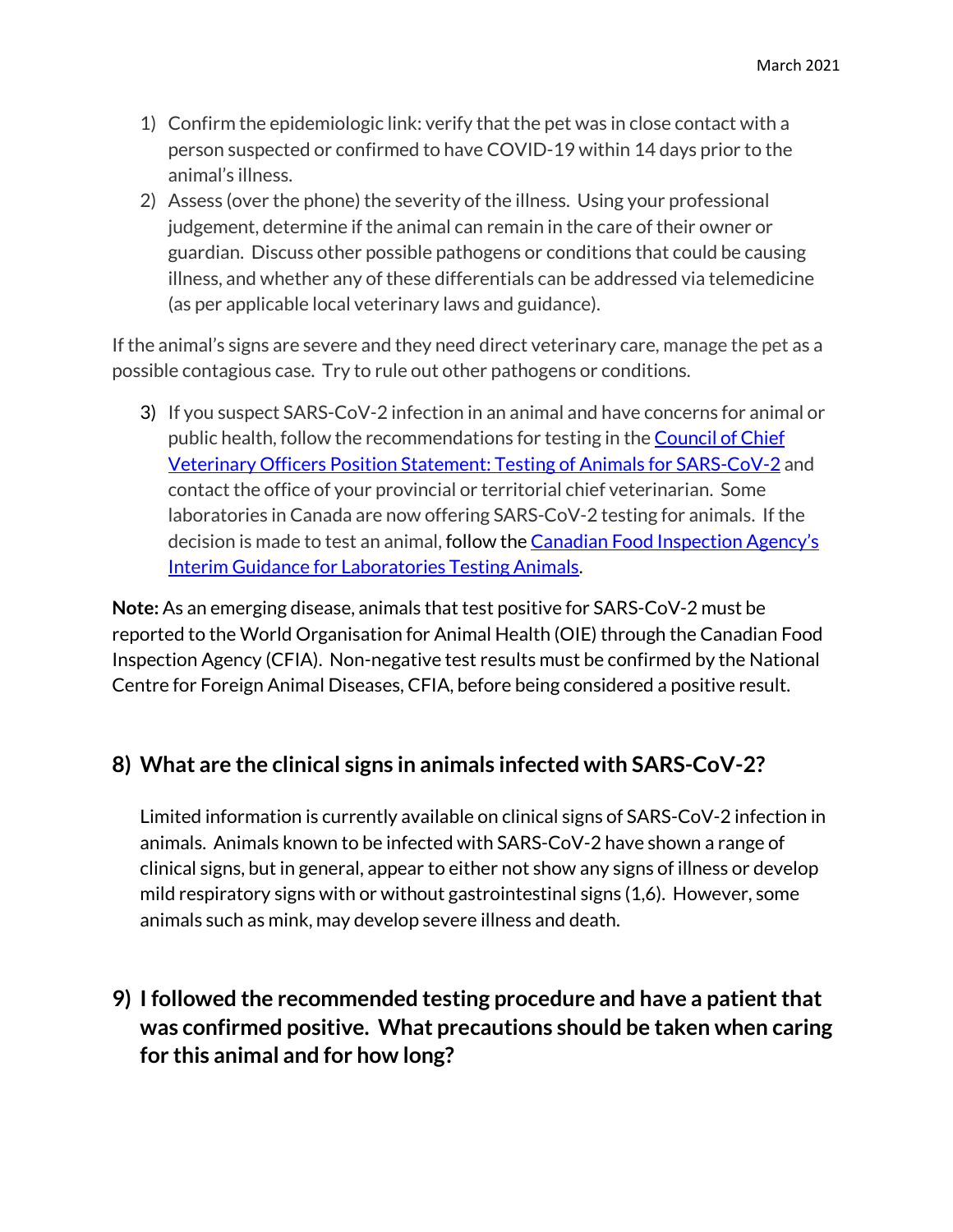If possible, animals that test positive for SARS-CoV-2 should be managed at home, in order to minimize contact with any new people, animals, or environments. Although precautions should still be taken, it is important to remember that human-to-human transmission within a household presents the greatest risk.

Instruct owners caring for SARS-CoV-2-positive animals *at home* to:

- ensure individuals at high risk for severe COVID-19 illness avoid caring for, or having contact with, SARS-CoV-2-positive animals
- confine the animal to one area in order to minimize contact with other people and animals
- avoid close contact with the animal
	- o **do not:**
		- $\blacksquare$  let them lick you
		- **s** snuggle or kiss them
		- share food with them
		- $\blacksquare$  let them sit on your lap
		- carry them in your arms
		- $\blacksquare$  let them sleep in your bed
- practise good hygiene
	- $\circ$  wash your hands often, especially before and after touching the animal, their food/water/supplies, and after cleaning up after them (if you wear gloves make sure to wash your hands well after removing them)
	- o avoid touching your face with unwashed hands
- frequently clean and disinfect any surfaces or objects the animal touches or may have contaminated with respiratory droplets or feces
- restrict the animal's contact with other people and animals outside the household
	- o keep cats indoors at all times
	- $\circ$  keep dogs on a leash or within a private fenced area when you take them outside to go to the bathroom
- if you need to be within 2 metres of the animal, follow precautions similar to those recommended for caring for a person with COVID-19:
	- o wear a medical mask (non-medical if medical not available)
	- o wear eye protection

If a SARS-CoV-2-positive animal needs to be cared for *in a veterinary clinic*:

 Follow the recommendations for caring for an animal at home as well as general infection prevention and control recommendations for veterinary clinics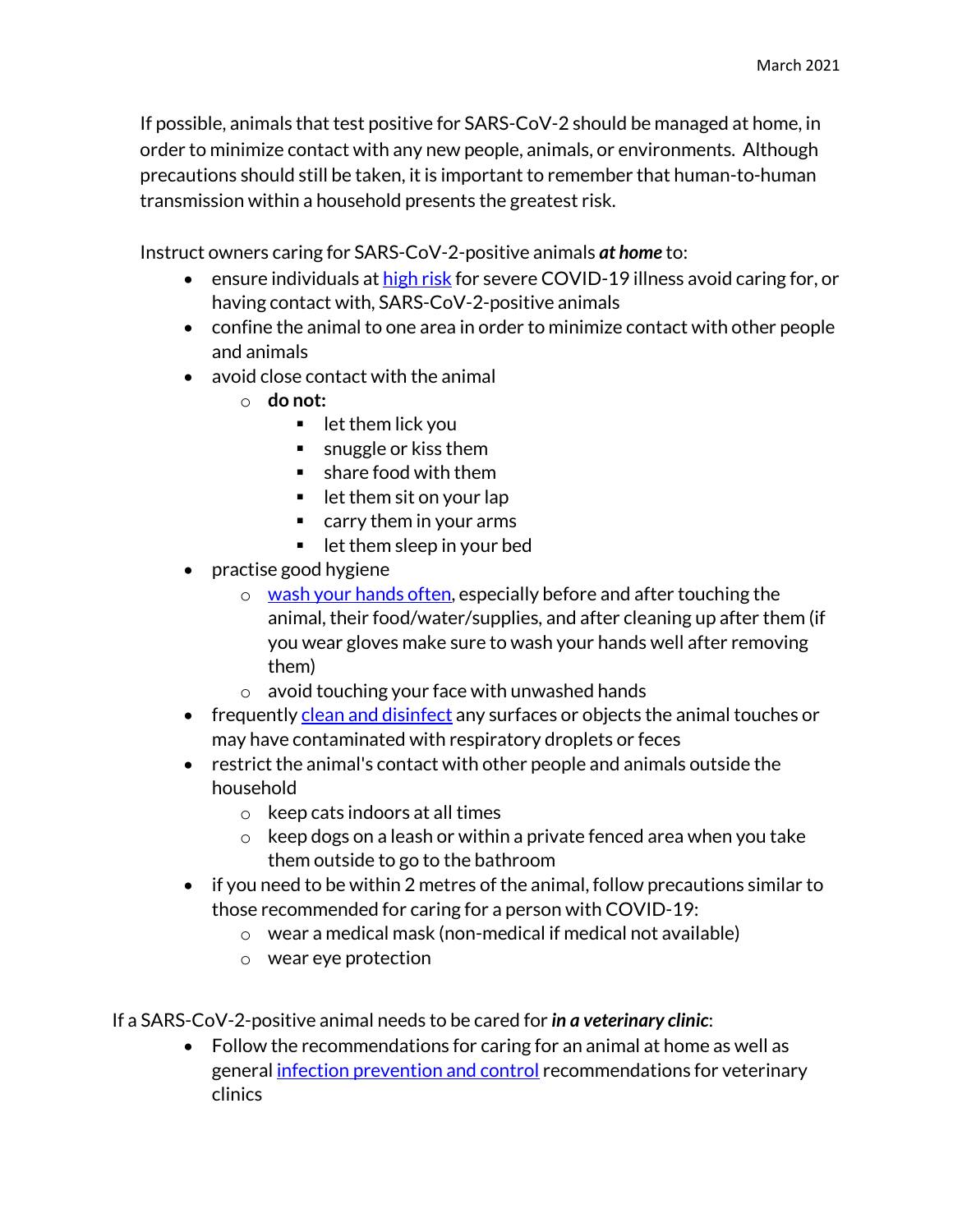- Professional judgement should be used in determining when additional personal protective equipment (PPE) (e.g. medical mask, eye protection, gown, N95 respirator) should be used, such as if close contact with the animal is required or aerosol generating procedures need to be performed (more detailed guidance has been developed by the OVMA and is available here)
- These are similar to the recommendations for handling an animal from a highrisk household (see Q. 5 above)

In general, it is recommended to take precautions for 14 days from when the animal's clinical signs first appeared (as long as clinical signs have resolved) or the animal first tested positive (if subclinical infection).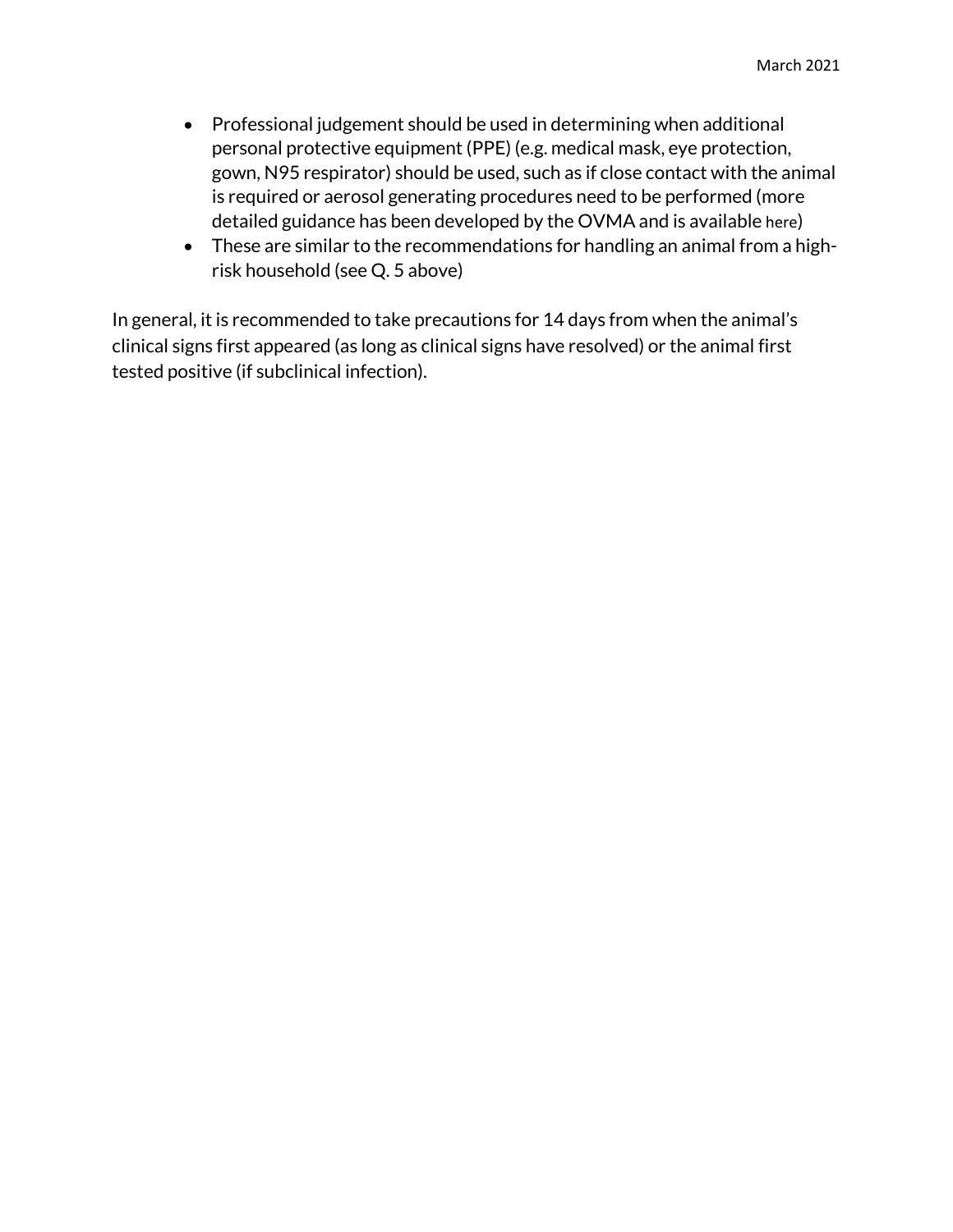#### **References**

(1) World Organisation for Animal Health. OIE Technical Factsheet: Infection with SARS-CoV-2 in Animals. 2021; Available at:

https://www.oie.int/fileadmin/Home/MM/EN\_Factsheet\_SARS-CoV-2.pdf. Accessed 02/09, 2021.

(2) Bosco-Lauth AM, Hartwig AE, Porter SM, Gordy PW, Nehring M, Byas AD, et al. Experimental infection of domestic dogs and cats with SARS-CoV-2: Pathogenesis, transmission, and response to reexposure in cats. Proc Natl Acad Sci U S A 2020 Oct 20;117(42):26382-26388.

(3) Gaudreault NN, Trujillo JD, Carossino M, Meekins DA, Morozov I, Madden DW, et al. SARS-CoV-2 infection, disease and transmission in domestic cats. Emerg Microbes Infect 2020 Dec;9(1):2322-2332.

(4) Shi J, Wen Z, Zhong G, Yang H, Wang C, Huang B, et al. Susceptibility of ferrets, cats, dogs, and other domesticated animals to SARS-coronavirus 2. Science 2020 Apr 8.

(5) Halfmann PJ, Hatta M, Chiba S, Maemura T, Fan S, Takeda M, et al. Transmission of SARS-CoV-2 in domestic cats. N Engl J Med 2020 May 13.

(6) Hamer SA, Pauvolid-Correa A, Zecca IB, Davila E, Auckland LD, Roundy CM, et al. Natural SARS-CoV-2 infections, including virus isolation, among serially tested cats and dogs in households with confirmed human COVID-19 cases in Texas, USA. bioRxiv 2020:2020.12.08.416339.

(7) Barrs VR, Peiris M, Tam KWS, Law PYT, Brackman CJ, To EMW, et al. SARS-CoV-2 in Quarantined Domestic Cats from COVID-19 Households or Close Contacts, Hong Kong, China. Emerging Infect Dis 2020 Sep 16;26(12).

(8) Hosie MJ, Epifano I, Herder V, Orton R, Stevenson A, Johnson N, et al. Respiratory disease in cats associated with human-to-cat transmission of SARS-CoV-2 in the UK. bioRxiv 2020:2020.09.23.309948.

(9) Musso N, Costantino A, Spina SL, Finocchiaro A, Andronico F, Stracquadanio S, et al. New SARS-CoV-2 infection detected in an Italian pet cat by RT-qPCR from deep pharyngeal swab. Pathogens 2020;9(9):1-9.

(10) Kim YI, Kim SG, Kim SM, Kim EH, Park SJ, Yu KM, et al. Infection and rapid transmission of SARS-CoV-2 in ferrets. Cell Host Microbe 2020 May 13;27(5):704- 709.e2.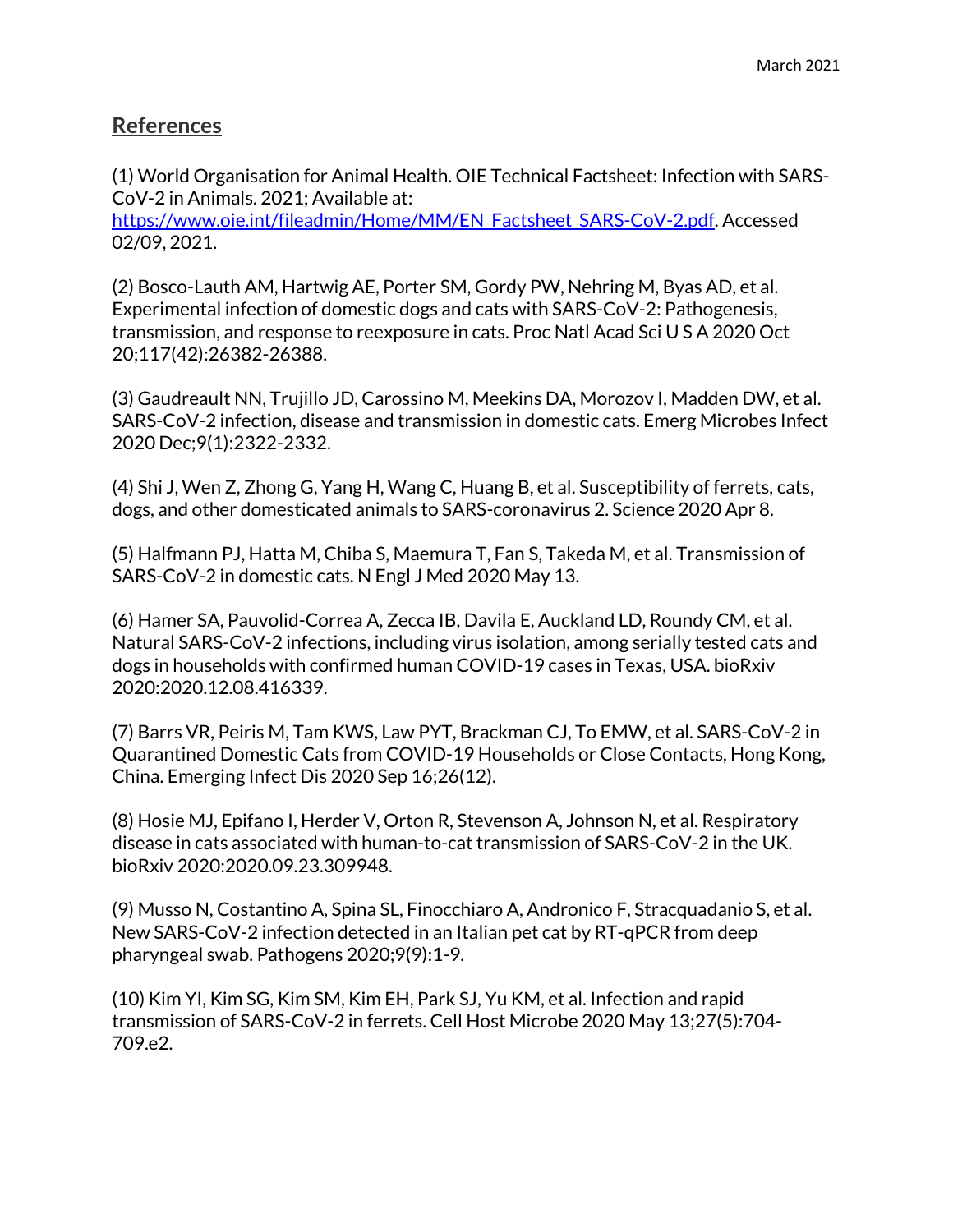(11) Richard M, Kok A, de Meulder D, Bestebroer TM, Lamers MM, Okba NMA, et al. SARS-CoV-2 is transmitted via contact and via the air between ferrets. Nat Commun 2020 Jul 8;11(1):3496-020-17367-2.

(12) Schlottau K, Rissmann M, Graaf A, Schon J, Sehl J, Wylezich C, et al. SARS-CoV-2 in fruit bats, ferrets, pigs, and chickens: an experimental transmission study. Lancet Microbe 2020 Sep;1(5):e218-e225.

(13) Chan JF, Zhang AJ, Yuan S, Poon VK, Chan CC, Lee AC, et al. Simulation of the clinical and pathological manifestations of Coronavirus Disease 2019 (COVID-19) in golden Syrian hamster model: implications for disease pathogenesis and transmissibility. Clin Infect Dis 2020 Mar 26.

(14) Sia SF, Yan LM, Chin AWH, Fung K, Choy KT, Wong AYL, et al. Pathogenesis and transmission of SARS-CoV-2 in golden hamsters. Nature 2020 May 14.

(15) Bertzbach LD, Vladimirova D, Dietert K, Abdelgawad A, Gruber AD, Osterrieder N, et al. SARS-CoV-2 infection of Chinese hamsters (Cricetulus griseus) reproduces COVID-19 pneumonia in a well-established small animal model. Transbound Emerg Dis 2020 Sep 18.

(16) Trimpert J, Vladimirova D, Dietert K, Abdelgawad A, Kunec D, Dökel S, et al. The Roborovski Dwarf Hamster – A Highly Susceptible Model for a Rapid and Fatal Course of SARS-CoV-2 Infection. SSRN- Lancet prepublication 2020.

(17) Mykytyn AZ, Lamers MM, Okba NMA, Breugem TI, Schipper D, van den Doel, Petra B., et al. Susceptibility of rabbits to SARS-CoV-2. bioRxiv 2020:2020.08.27.263988.

(18) Bosco-Lauth A, Hartwig AE, Porter S, Gordy P, Nehring M, Byas A, et al. Pathogenesis, transmission and response to re-exposure of SARS-CoV-2 in domestic cats. bioRxiv 2020:2020.05.28.120998.

(19) Suarez DL, Pantin-Jackwood M, Swayne DE, Lee SA, Deblois SM, Spackman E. Lack of susceptibility of poultry to SARS-CoV-2 and MERS-CoV. bioRxiv 2020:2020.06.16.154658.

(20) Berhane Y, Suderman M, Babiuk S, Pickering B. Susceptibility of turkeys, chickens and chicken embryos to SARS-CoV-2. Transbound Emerg Dis 2020 Dec 29.

(21) Meekins DA, Morozov I, Trujillo JD, Gaudreault NN, Bold D, Artiaga BL, et al. Susceptibility of swine cells and domestic pigs to SARS-CoV-2. bioRxiv 2020:2020.08.15.252395.

(22) Pickering BS, Smith G, Pinette MM, Embury-Hyatt C, Moffat E, Marszal P, et al. Susceptibility of Domestic Swine to Experimental Infection with Severe Acute Respiratory Syndrome Coronavirus 2. Emerg Infect Dis 2021 Jan;27(1):104-112.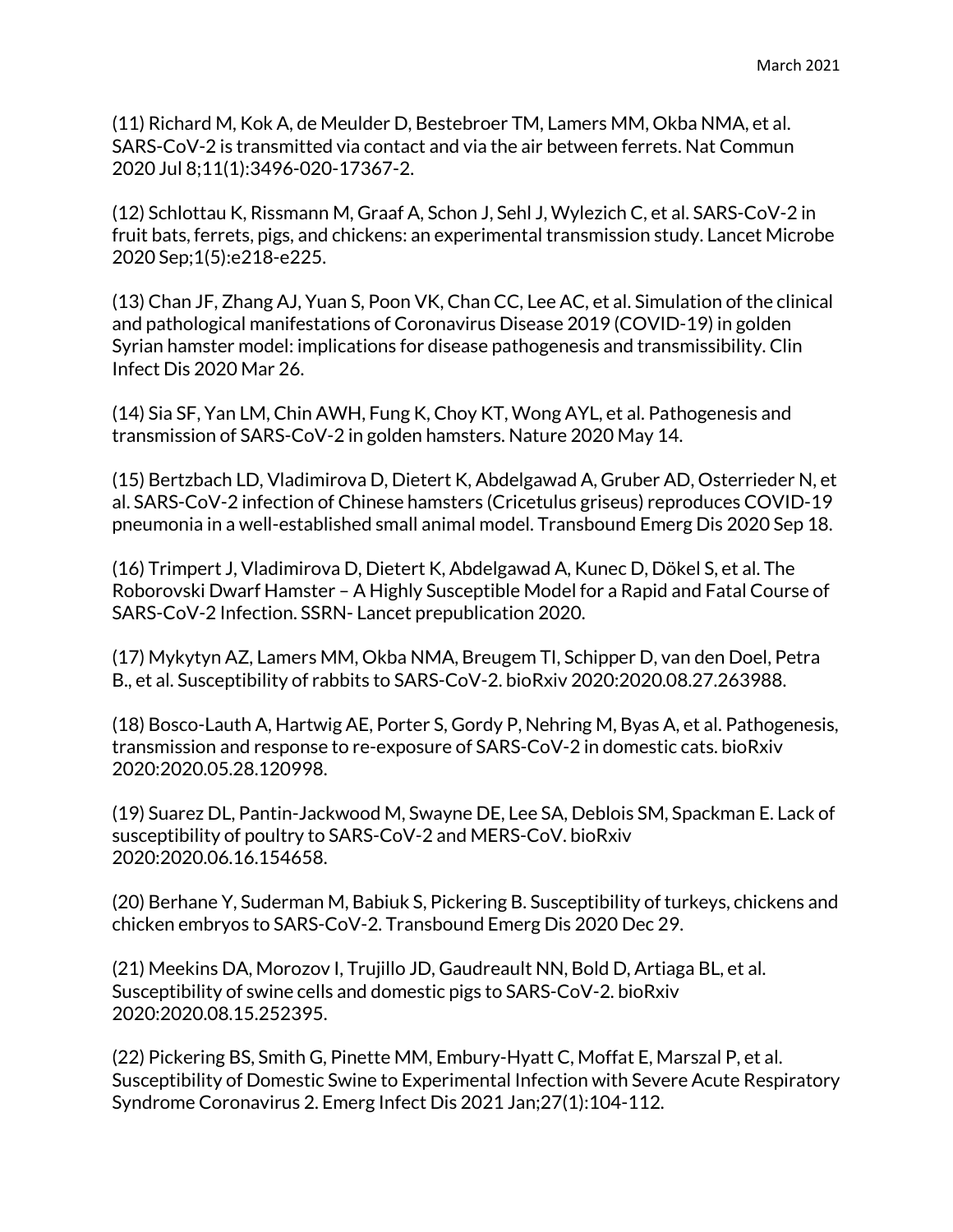(23) Vergara-Alert J, Rodon J, Carrillo J, Te N, Izquierdo-Useros N, Rodríguez de ML, et al. Piglets inoculated by different routes are not susceptible to SARS-CoV-2, but those inoculated parenterally were immunized against the virus. Transbound Emerg Dis 2020 Oct 2.

(24) Ulrich L, Wernike K, Hoffmann D, Mettenleiter TC, Beer M. Experimental infection of cattle with SARS-CoV-2. bioRxiv 2020:2020.08.25.254474.

(25) Oreshkova N, Molenaar RJ, Vreman S, Harders F, Oude Munnink BB, Hakze-van der Honing, R. W., et al. SARS-CoV-2 infection in farmed minks, the Netherlands, April and May 2020. Euro surveillance : bulletin Europeen sur les maladies transmissibles = European communicable disease bulletin 2020;25.

(26) Molenaar RJ, Vreman S, Hakze-van der Honing, R. W., Zwart R, de Rond J, Weesendorp E, et al. Clinical and Pathological Findings in SARS-CoV-2 Disease Outbreaks in Farmed Mink (Neovison vison). Vet Pathol 2020 Jul 14:300985820943535.

(27) Oude Munnink BB, Sikkema RS, Nieuwenhuijse DF, Molenaar RJ, Munger E, Molenkamp R, et al. Transmission of SARS-CoV-2 on mink farms between humans and mink and back to humans. Science 2020 Nov 10.

(28) Hammer AS, Quaade ML, Rasmussen TB, Fonager J, Rasmussen M, Mundbjerg K, et al. SARS-CoV-2 Transmission between Mink (Neovison vison) and Humans, Denmark. Emerging Infect Dis 2020 Nov 18;27.

(29) Boklund A, Hammer AS, Quaade ML, Rasmussen TB, Lohse L, Strandbygaard B, et al. SARS-CoV-2 in Danish Mink Farms: Course of the Epidemic and a Descriptive Analysis of the Outbreaks in 2020. Animals (Basel) 2021 Jan 12;11(1).

(30) World Organisation for Animal Health. COVID-19 Portal: Events in Animals. 2020; Available at: https://www.oie.int/en/scientific-expertise/specific-information-andrecommendations/questions-and-answers-on-2019novel-coronavirus/events-inanimals/, 2020.

(31) International Society for Infectious Diseases (ProMED). CORONAVIRUS DISEASE 2019 UPDATE (536): ANIMAL, USA (UTAH) WILD MINK, FIRST CASE. 2020; Available at: https://promedmail.org/promed-post/?id=8015608, 2020.

(32) San Diego Zoo Global. Gorilla Troop at the San Diego Zoo Safari Park Test Positive for COVID-19:

The great apes continue to be observed closely by the San Diego Zoo Global veterinary team. 2021; Available at: https://zoo.sandiegozoo.org/pressroom/news-releases/gorillatroop-san-diego-zoo-safari-park-test-positive-covid-19. Accessed 01/25, 2021.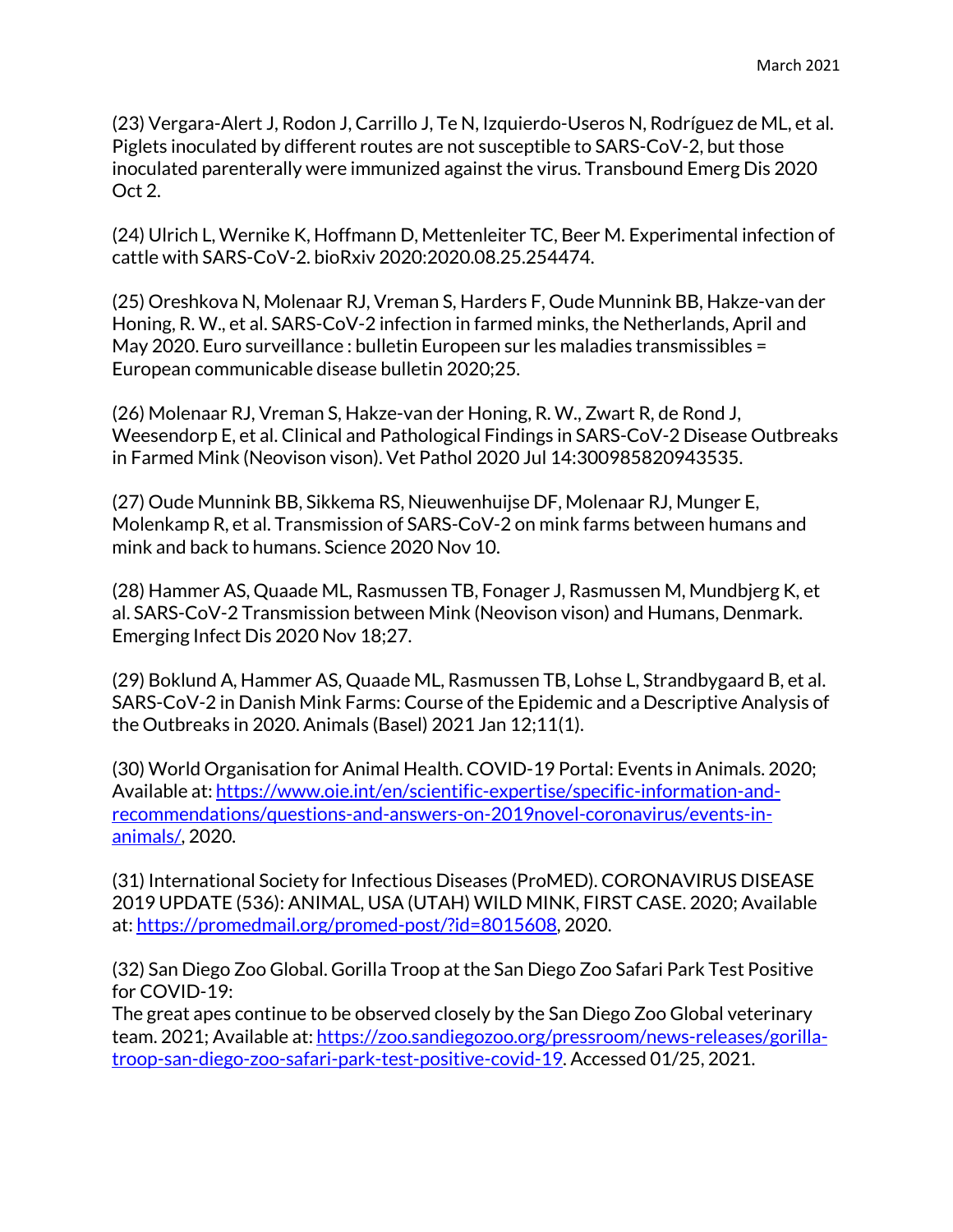(33) Palmer MV, Martins M, Falkenberg S, Buckley AC, Caserta LC, Mitchell PK, et al. Susceptibility of white-tailed deer (Odocoileus virginianus) to SARS-CoV-2. bioRxiv 2021:2021.01.13.426628.

(34) Bosco-Lauth A, Root JJ, Porter S, Walker A, Guilbert L, Hawvermale D, et al. Survey of peridomestic mammal susceptibility to SARS-CoV-2 infection. bioRxiv 2021:2021.01.21.427629.

(35) Griffin BD, Chan M, Tailor N, Mendoza EJ, Leung A, Warner BM, et al. North American deer mice are susceptible to SARS-CoV-2. bioRxiv 2020:2020.07.25.221291.

(36) Fagre A, Lewis J, Eckley M, Zhan S, Rocha SM, Sexton NR, et al. SARS-CoV-2 infection, neuropathogenesis and transmission among deer mice: Implications for reverse zoonosis to New World rodents. bioRxiv 2020:2020.08.07.241810.

(37) International Society for Infectious Diseases (ProMED). CORONAVIRUS DISEASE 2019 UPDATE (284): DENMARK (NORTH JUTLAND) ANIMAL, FARMED MINK, SPREAD, DOG. 2020; Available at: https://promedmail.org/promed-post/?id=7506728. Accessed 01/18, 2021.

(38) International Society for Infectious Diseases (ProMED). CORONAVIRUS DISEASE 2019 UPDATE (535): DENMARK, ANIMAL, MINK, ZOONOTIC, CAT, REQUEST FOR INFORMATION. 2020; Available at: https://promedmail.org/promedpost/?id=20201213.8015149. Accessed 01/18, 2021.

(39) McAloose D, Laverack M, Wang L, Killian ML, Caserta LC, Yuan F, et al. From People to Panthera: Natural SARS-CoV-2 Infection in Tigers and Lions at the Bronx Zoo. mBio 2020 Oct 13;11(5).

(40) Bartlett SL, Diel DG, Wang L, Zec S, Laverack M, Martins M, et al. SARS-CoV-2 Infection And Longitudinal Fecal Screening In Malayan Tigers (*Panthera tigris jacksoni*), Amur Tigers (*Panthera tigris altaica*), And African Lions (*Panthera leo krugeri*) At The Bronx Zoo, New York, USA. bioRxiv 2020:2020.08.14.250928.

(41) Kutter JS, de Meulder D, Bestebroer TM, Lexmond P, Mulders A, Fouchier RAM, et al. SARS-CoV and SARS-CoV-2 are transmitted through the air between ferrets over more than one meter distance. bioRxiv 2020:2020.10.19.345363.

(42) Freuling CM, Breithaupt A, Muller T, Sehl J, Balkema-Buschmann A, Rissmann M, et al. Susceptibility of Raccoon Dogs for Experimental SARS-CoV-2 Infection. Emerg Infect Dis 2020 Dec;26(12):2982-2985.

(43) de Rooij, Myrna M. T., Hakze-Van der Honing R, Hulst M, Harders F, Engelsma M, van de Hoef W, et al. Occupational and environmental exposure to SARS-CoV-2 in and around infected mink farms. medRxiv 2021:2021.01.06.20248760.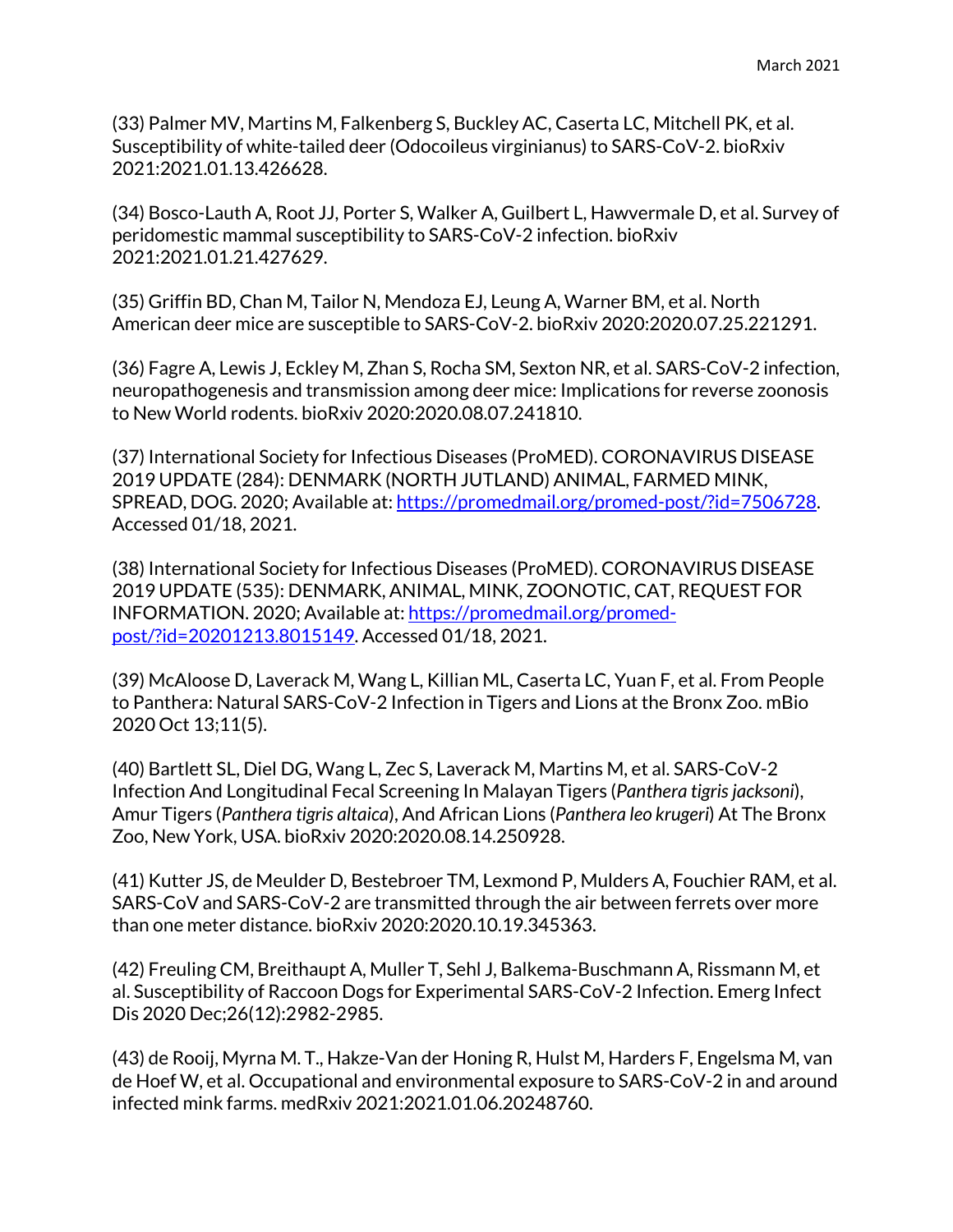(44) World Organisation for Animal Health.

Guidance on working with farmed animals of species susceptible to infection with SARS-CoV-2 2020; Available at:

https://www.oie.int/fileadmin/Home/MM/Draft\_OIE\_Guidance\_farmed\_animals\_cleanM S05.11.pdf. Accessed 01/25, 2021.